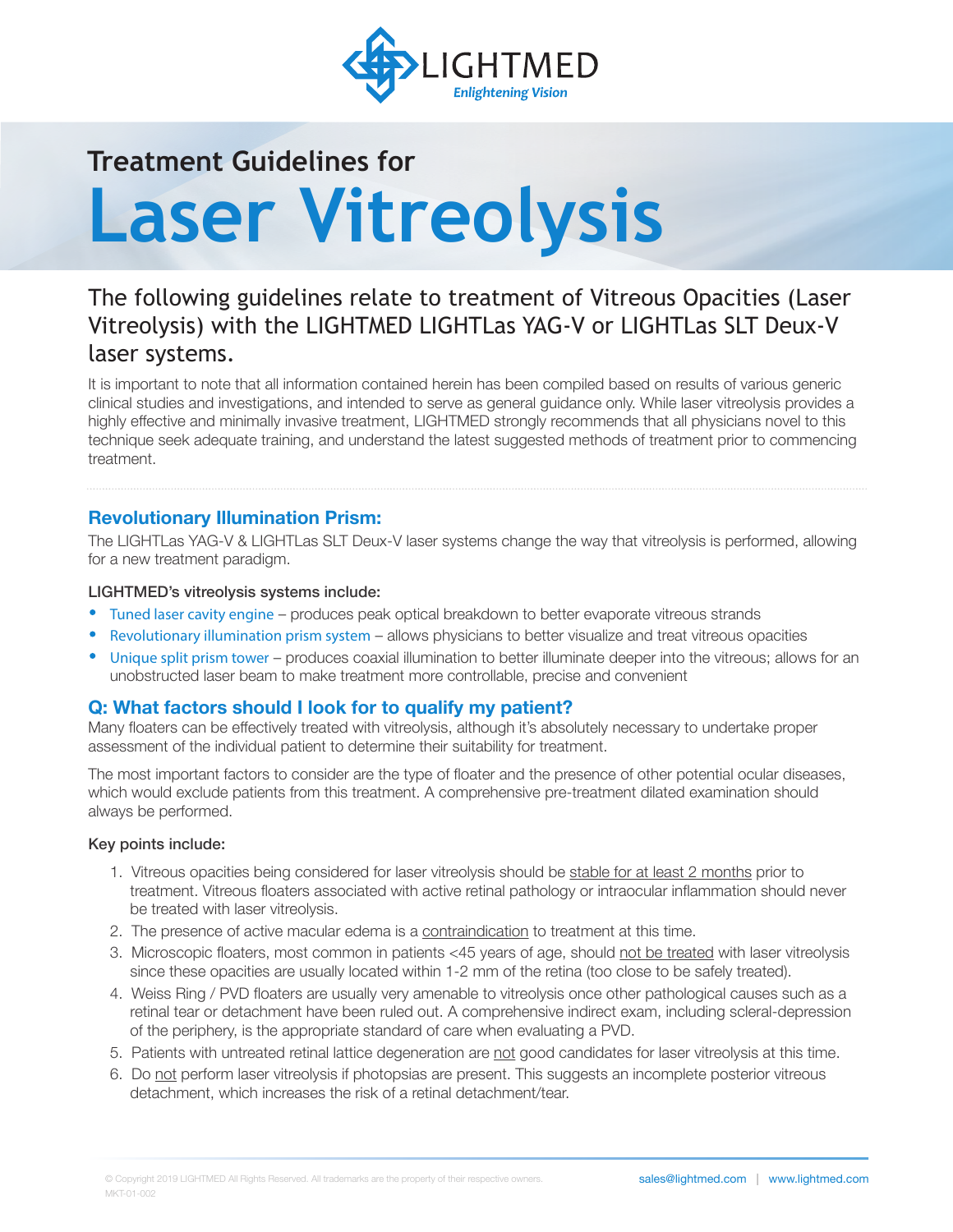# **Treatment Guidelines for Laser Vitreolysis**

- 7. Vitreous sheets, strands, and cobwebs are less likely to respond to laser vitreolysis. In most instances, treatment of this type of floater should be avoided; however, recommendations may change based on future studies.
- 8. Floaters due to hemorrhage or inflammatory cells are not amenable to laser vitreolysis.
- 9. Focusing may be complicated by the presence of strong lenticular astigmatism in a phakic patient, or by a multifocal IOL in a pseudophakic patient.
- 10. When mastering the procedure, it is recommended to focus on pseudophakic patients with a well-defined, fibrous, "Weiss-ring" type of floater, without a multifocal lens.

## **Q: What are the side effects of the procedure?**

#### Complications and side effects are rare and include:

- Inadvertent retinal laser application. Floaters closer than 3mm to the retina should not be treated and laser should never be administered over the macula.
- Retinal detachment/retinal tears/holes/breaks. A thorough preoperative exam is always necessary to identify pre-existing pathology.
- Traumatic cataract. Inadvertent laser to the lens may hasten cataract formation. Rarely, the posterior lens capsule may be breached and subsequent cataract surgery can be more complicated. This type of injury can be minimized by not treating opacities in the anterior vitreous.
- Lens pitting of an IOL. This can be avoided by not treating opacities in the anterior vitreous.
- Increased intraocular pressure (IOP). An increase in IOP is very rare and usually transient, amenable to topical therapy with glaucoma agents. Caution should be undertaken in patients with advanced or uncontrolled glaucoma.
- Intraocular inflammation (uveitis). Rarely, mild uveitis may occur postoperatively which usually responds to anti-inflammatory eye drops. Patients with a history of anterior or posterior uveitis are not candidates for laser vitreolysis.

## **Q: What kind of Contact Lens should I use?**

#### LIGHTMED only recommends use of a specialty vitreous lens for vitreolysis.

The VOLK Mid-Vitreous lens is the single most versatile lens for vitreolysis. Dedicated lens sets from OCULAR Instruments are also well suited for treatment including the Ocular Peyman 18mm Vitreous Lens, the Ocular Karickhoff 21mm Vitreous Lens, and the Ocular Karickhoff 25mm Vitreous Off-Axis Lens.

It is very important to note that the more commonly available Goldmann YAG Capsulotomy & Iridotomy lenses are NOT SUITABLE for vitreolysis.

# **Treatment Overview:**

#### Pre-Treatment

- 1. Discuss the risk/benefits and alternatives to laser vitreolysis and document informed consent. It is important to discuss appropriate expectations with the patient when obtaining consent.
- 2. Once the patient has achieved optimal dilation, place the contact lens on the anesthetized patient's cornea with the appropriate lens coupling gel.

#### Laser Settings

- 1. The YAG laser energy needs to pass through more optical media in a vitreolysis procedure than in a typical capsulotomy treatment; therefore, more energy is required to perform the vitreolysis procedure.
- 2. It is always recommended to commence with a low energy and gradually increase the power until there is adequate vaporization and optical breakdown of the vitreous collagen.